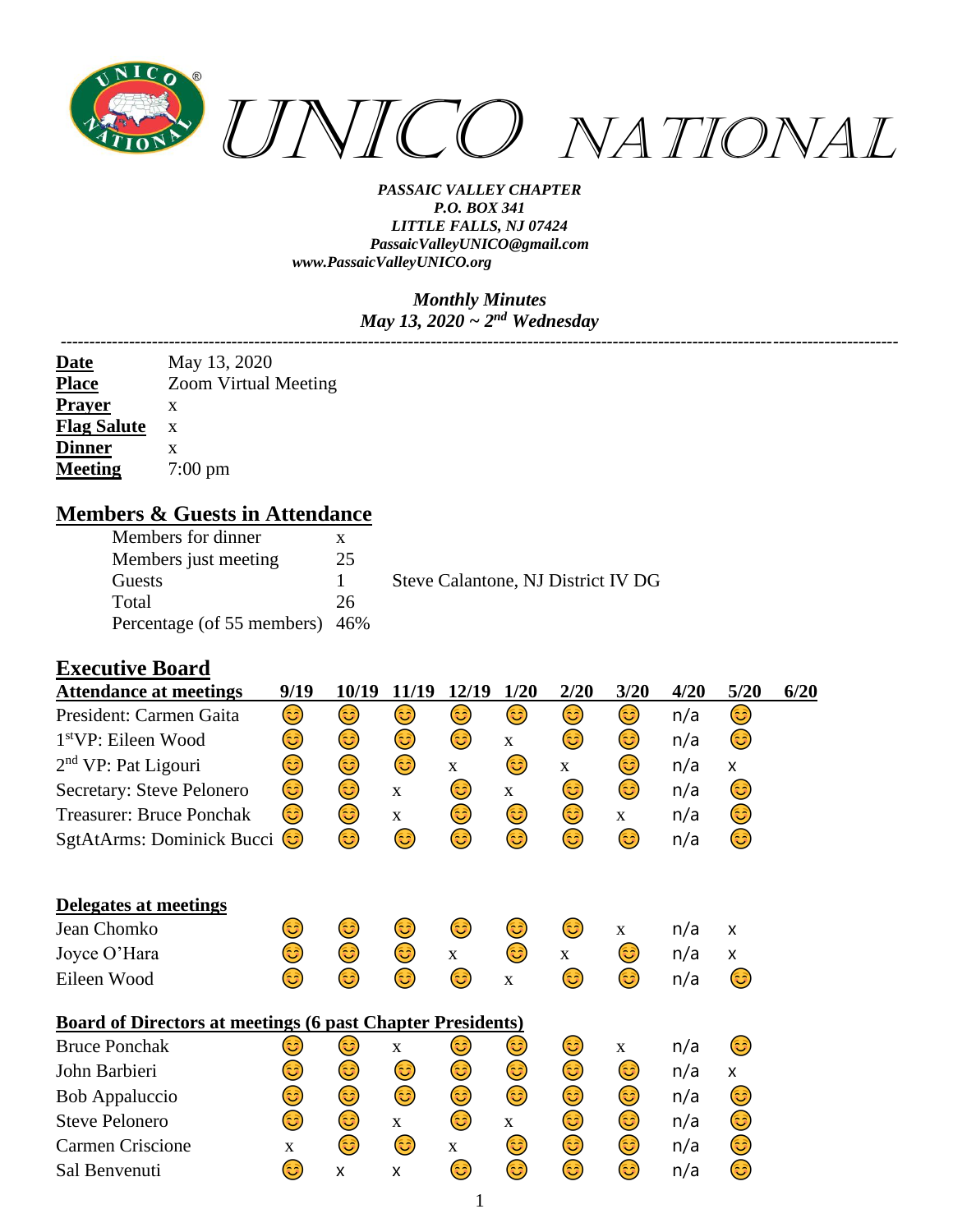

> *Monthly Minutes May 13, 2020 ~ 2nd Wednesday*

| <b>Past Chapter Presidents in attendance at meetings</b> |            |      |             |              |     |      |             |     |    |    |
|----------------------------------------------------------|------------|------|-------------|--------------|-----|------|-------------|-----|----|----|
|                                                          | 9/11       | 10/9 | 11/13       | <b>12/11</b> | 1/8 | 2/12 | 3/11        | 4/  | 5/ | 6/ |
| Joe Agresti PNP                                          | ತಿ         | 3)   | 3)          | 3)           | 3)  | ٢    | 3           | n/a | x  |    |
| Bob Appaluccio                                           | 3)         | 3)   | 3)          | 3)           | 3)  | ٢    | 3)          | n/a | 3) |    |
| John Barbieri                                            | 3          | 3    | 6           | 3)           | 3)  | ٢    | 3)          | n/a | X  |    |
| Sal Benvenuti                                            | 3          | X    | x           | 3            | 3   | ٢    | 3           | n/a | 3) |    |
| Carmen Criscione                                         | X          | 3    | 3           | X            | 3)  | 3)   | 3)          | n/a | 3  |    |
| John Morano                                              | 3          | 3    | (3          | X            | 3   | ٢    | 6           | n/a | X  |    |
| Steve Pelonero                                           | <u>(ಚಿ</u> | 3    | X           | 3)           | X   | 3    | 3           | n/a | 3) |    |
| <b>Bruce Ponchak</b>                                     | 3          | 3    | $\mathbf X$ | 3)           | 3)  | 3    | $\mathbf X$ | n/a | 3) |    |
| <b>Chuck Russo</b>                                       | 3          | 3)   | 3)          | ٢            | 3)  | ٢    | 3           | n/a | 3  |    |
| Angelo Verrone                                           | 3          | 3)   | 3           | 3)           | 3   | 3    | X           | n/a | 3  |    |

# **Opening Remarks**

- **President Carmen Gaita:**
	- Carmen welcomed everyone
	- Carmen wished everyone good health and a stay safe request
- **1 st VP Eileen Wood:**
	- Eileen welcomed everyone to the meeting
- **2 nd VP Patrick Ligouri:**
	- Not at meeting

# **Secretary Minutes**

Secretary: Steve Pelonero

Steve reported that the minutes were emailed to all chapter members as well as the National Office for their records

- Motion to accept
	- $1<sup>st</sup>$ Roni Corrado
	- $2<sub>nd</sub>$ Henry Youngster

All were in favor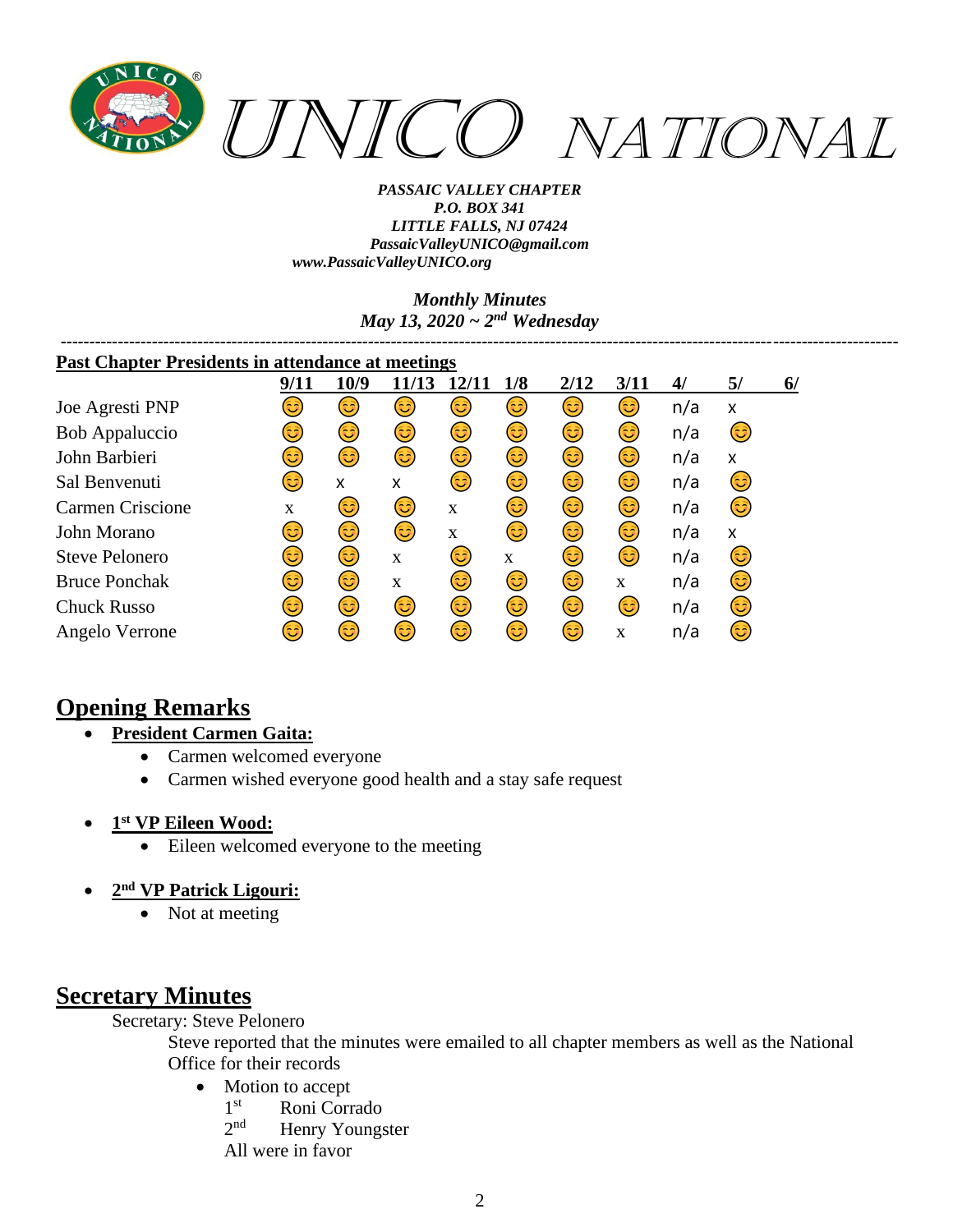

> *Monthly Minutes May 13, 2020 ~ 2nd Wednesday*

*---------------------------------------------------------------------------------------------------------------------------------------------------*

### **Treasurer Report**

Treasurer: Bruce Ponchak

Bruce reported that the minutes were emailed to all chapter members Sal Benvenuto noted that Fairfield UNICO did not cash the \$200 check for our donation to them to help in the storing of Columbus Statues. It was noted that we should keep the money in our own account

- Motion to accept
	- $1^{\rm st}$ Eileen Wood

 $2^{nd}$ Angelo Verrone

All were in favor

### **Bills and Communications**

• None reported

## **Fundraising Committees**

- **Beefsteak Dinner: Joe Benvenuti**
	- No report
- **Holiday Cheer: Bob Appaluccio**
	- No report
- **Food Pantry: Roni Corrado**
	- o Chuck Russo reported that our chapter had donated a total of \$1,500 to our CERC (Covid Emergency Response Committee) to St. Agnes Pantry. \$200 of that was given from our chapter's Emergency Fund to assist in their efforts to feed local families, the elderly, the shut ins, and ill residents of our three communities
	- o Bob Appaluccio asked if St. Agnes received a \$10,000 grant. Chuck Russo and Roni Corrado both noted that regardless, St. Agnes feeds so many people that if they did receive it, it would be used and diminished quickly. Bob Appaluccio requested that Chuck look into it
	- o Roni noted that our grants to UNICO National for Torraco Food Pantry requests were submitted for approval

### • **Overseas and Food Pantry: Roni Corrado**

It was report by Roni Corrado to hold off sending food and that Evelyn Tosi's grandson, Joshua, was currently in Quarantine in Kuwait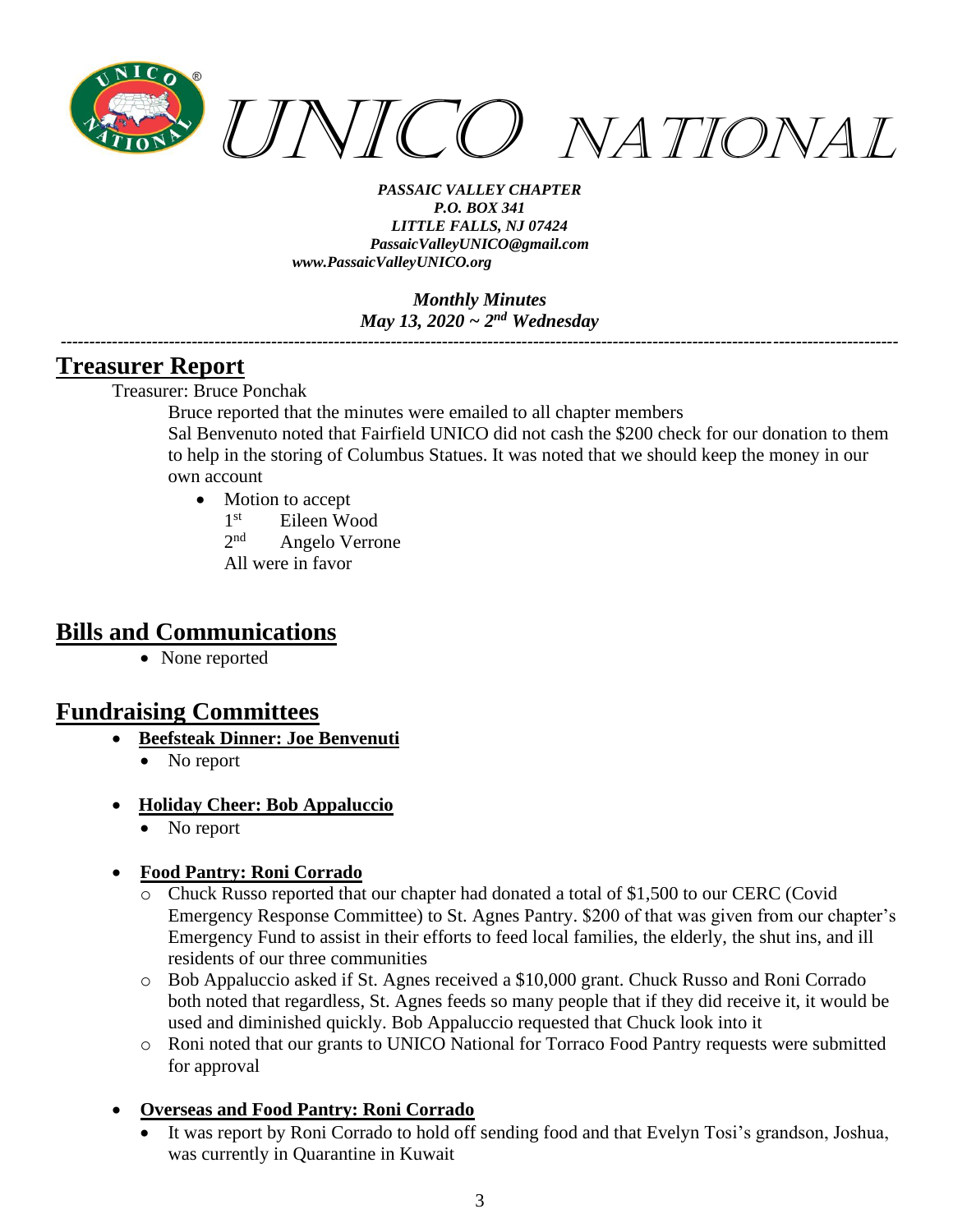

#### *Monthly Minutes May 13, 2020 ~ 2nd Wednesday*

*---------------------------------------------------------------------------------------------------------------------------------------------------*

#### • **Golf Outing: Joe Barone**

- In Joe Barone's absence, Joe Benvenuti noted that the golf outing is cancelled.
- Steve Pelonero reported that Joe Barone, gold chair, came up with a fundraising idea to raffle off among our chapter members only the TV that would have been given out as a raffle prize. Each member that was interested in a chance to win the 55" TV was to write a check made out to PV UNICO in the amount of \$20 per chance (members only). Make a note in the memo section "Golf TV". Checks are to be sent to chapter president Carmen Gaita. The winning ticket will be drawn on the Gold Outing date of June 15<sup>th</sup>.
- Joe Barone attended this Zoom meeting late and gave a recap of all the above mentioned
- The TV cost \$300 so a minimum of 15 tickets would be needed to break even ... I all 55 members were to send a check in we could theoretically make \$1,100.00
- **Community Service Day: Chuck Russo**
	- Food Pantry drive was cancelled due to Covid 19
	- It was rescheduled, by our chapter, to Saturday, October  $17<sup>th</sup>$  still at Little Falls ShopRite

### **Non-Fundraising Committees**

- **Scholarship Dinner: Joe Agresti and Chuck Russo**
	- Chuck Russo reported that our Annual Scholarship Dinner is cancelled
	- The scholarship committee is only allocating \$4,000 this year to scholarships with the thought process that there may be no fundraising and we would use the other \$4,000 of the \$8,000 for the 2021 awards
	- There were 3 high school and 1 study abroad recipients chosen
	- The high school students were:
		- o Elizabeth Mezzina (granddaughter of Chapter Charter member and past chapter president Tony Nappi) … resides in Boonton, attends Morris Catholic HS
		- o Alexander Martin … PVHS … Totowa
		- o Michaela Raguseo … PVHS … Woodland Park
	- Unfortunately, there will be no Brian Piccolo presented this year
	- The College Study abroad grant is to Deanna DeCorte ... Cedar Grove ... Montclair State University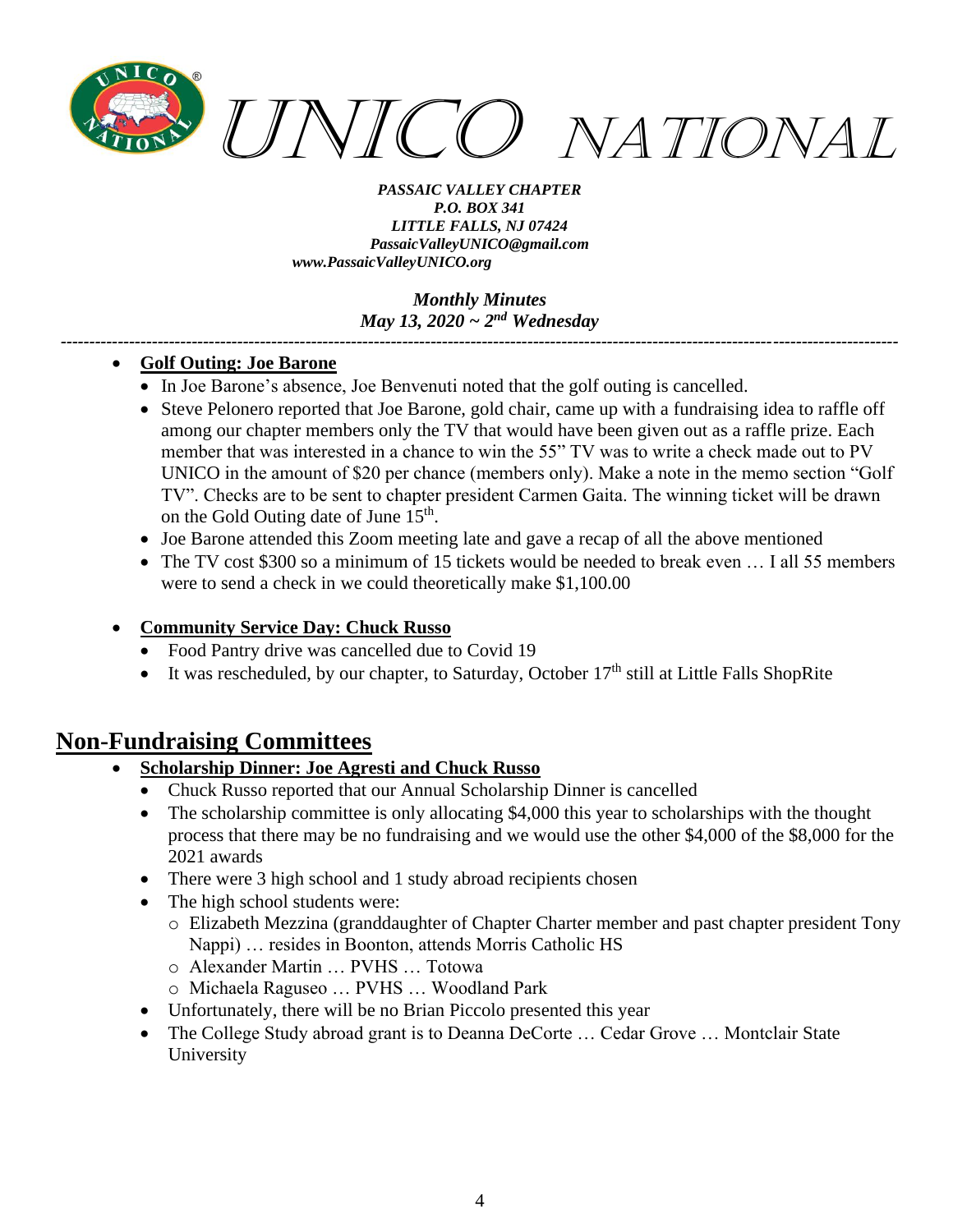

> *Monthly Minutes May 13, 2020 ~ 2nd Wednesday*

*---------------------------------------------------------------------------------------------------------------------------------------------------*

#### • **Good and Welfare: Sal Nocella**

- It was noted that member Mark BiFalco's wife, Caroline, is in remission from cancer. Carmen Gaita asked that a get well be sent to her from our Good and Welfare Committee Chair Sal Nocella
- It was noted that Evelyn Tosi's grandson is again overseas and in Quarantine, at the moment, in Kuwait
- It was noted that member Dominick Giuliano's brother had passed

### • **Membership: John Barbieri**

In John's absence it was noted that we are still at 55 members

### • **Newsletter & Website: Steve Pelonero**

- Newsletter: April and May issues are on our chapter website and were sent to UNICO National for filing
- Website ... From March  $11<sup>th</sup>$  meeting though tonight's May  $13<sup>th</sup>$  meeting (2 months), we have had 107 visits to our website for a total of 85,649 hits

# **District and National Events**

- **District News**
	- o Our NJ District DG, Steve Calantone attended this Zoom meeting. He welcomed and thanked everyone for their continued UNICO work. He noted that he attended the National Conference call of National Executive Board and Board of Directors. He gave a recap that all National officers, because of Covid 19, would remain the same and that the conventions would be held one in postponed. UNICO National will send out more information in an email to all members

### • **National News**

- $\circ$  The convention has been cancelled for 2020. But will be rescheduled for 2021 with the same venues
- o The March Midyear was also cancelled but the National Executive Board and Board of Directors did meet via a phone conference